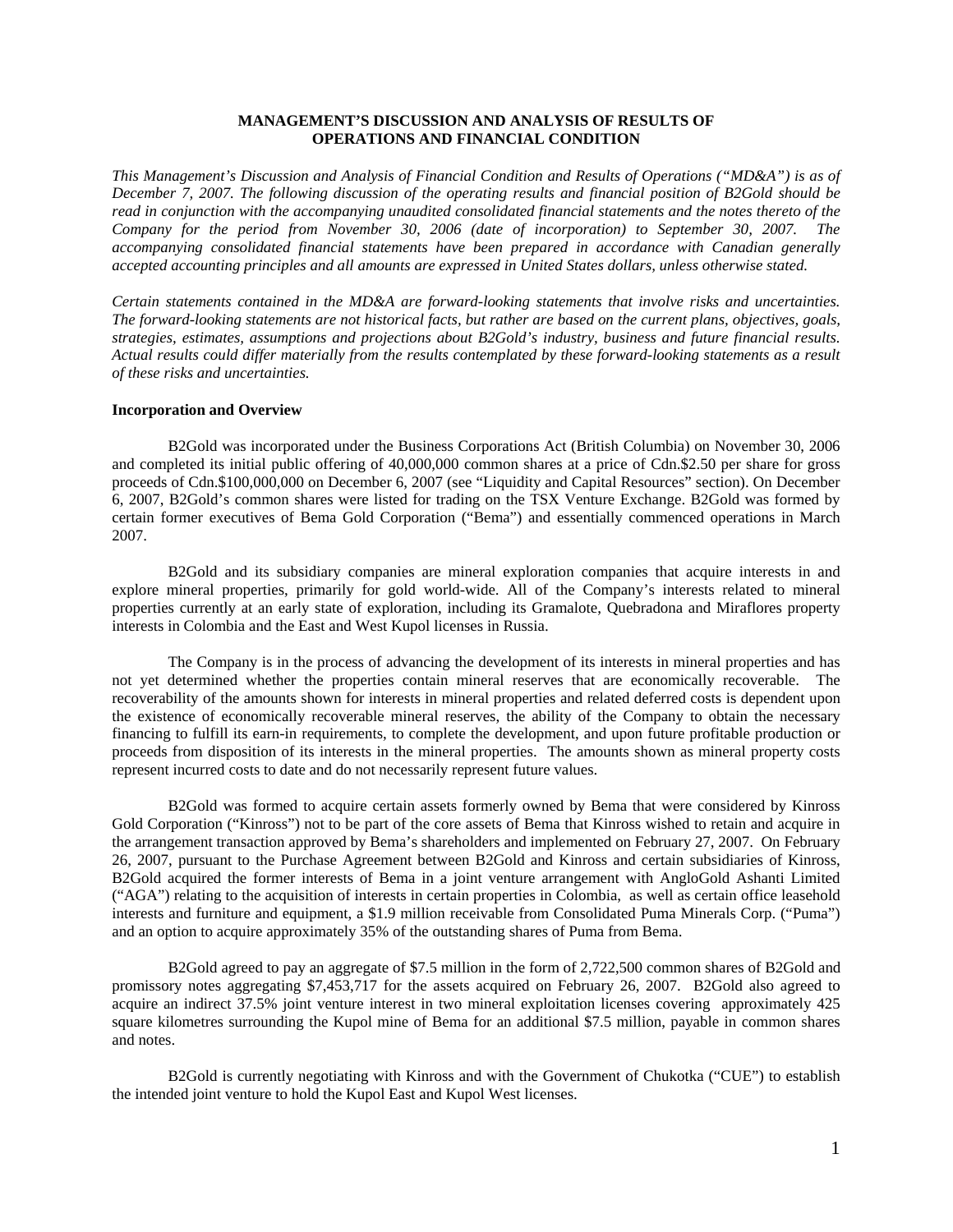B2Gold has also entered into an agreement to acquire 25% of the issued and outstanding shares of Gramalote Limited which holds mineral exploitation and exploration licenses and concession contracts covering approximately 27,000 hectares in Colombia. B2Gold is required to pay \$15 million to the vendors for this interest and to issue 3 year warrants to purchase Cdn.\$5 million of B2Gold's common shares.

As part of the terms agreed to among Kinross, Bema and B2Gold, Kinross has a pre-emptive right to subscribe for 9.9% of the common shares issued by B2Gold until February 27, 2008 and has the right to increase its share ownership to 19.9% of B2Gold by subscribing for shares in an initial public offering by B2Gold at the offering price (see "Liquidity and Capital Resources" section).

### **Results of Operations**

The following information has been extracted from the Company's unaudited consolidated financial statements for the period from November 30, 2006 (date of incorporation) to September 30, 2007. There are no comparable results from earlier periods, as the Company was incorporated on November 30, 2006.

### *Selected Financial Information:*

|                                                               | For the three<br>months ended<br>Sep. 30, 2007<br>$\bf(1)$<br>\$ | For the period<br>from inception<br>$($ on Nov. 30,<br>2006) to Sep. 30,<br>2007<br>\$ |
|---------------------------------------------------------------|------------------------------------------------------------------|----------------------------------------------------------------------------------------|
|                                                               |                                                                  |                                                                                        |
|                                                               |                                                                  |                                                                                        |
| Total revenues (excludes interest income and management fees) | ٠                                                                | ٠                                                                                      |
| Loss for the period                                           | 3,338,068                                                        | 4,028,474                                                                              |
| Loss per share – basic and diluted                            | 0.08                                                             | 0.28                                                                                   |
| Total assets, as at September 30, 2007                        |                                                                  | 17,616,523                                                                             |
| Total current liabilities, as at September 30, 2007           |                                                                  | 7,175,250                                                                              |
| Total long-term liabilities, as at September 30, 2007         |                                                                  | 2,880,036                                                                              |

*(1) The Company became a reporting issuer on November 28, 2007 upon receipts being issued for its prospectus dated November 28, 2007. Prior to such date, the Company was a non-reporting issuer. Accordingly, the Company is not in a position to provide these figures for any fiscal quarters ending before September 30, 2007.* 

The Company reported a loss of \$4,028,474 (\$0.28 per share) for the period from its inception on November 30, 2006 to September 30, 2007. The Company has no source of ongoing operating revenue. The loss during the period included a write-off of resource property costs in the amount of \$2,279,465, relating to the San Martin de Loba (\$1,284,633) and San Carlos properties (\$994,832) in Colombia, as the Company elected not to continue to explore these properties due to poor drill results. During this period, the Company completed its acquisition of certain assets (see "Incorporation and Overview" above), entered into an agreement for the acquisition of a 25% interest in the Gramalote property, commenced exploration on the Kupol East and West licenses, conducted drilling and field-work on a number of properties in Northern Colombia (and subsequent to August 31, 2007, expanded the area of interest under its joint venture arrangement with AGA).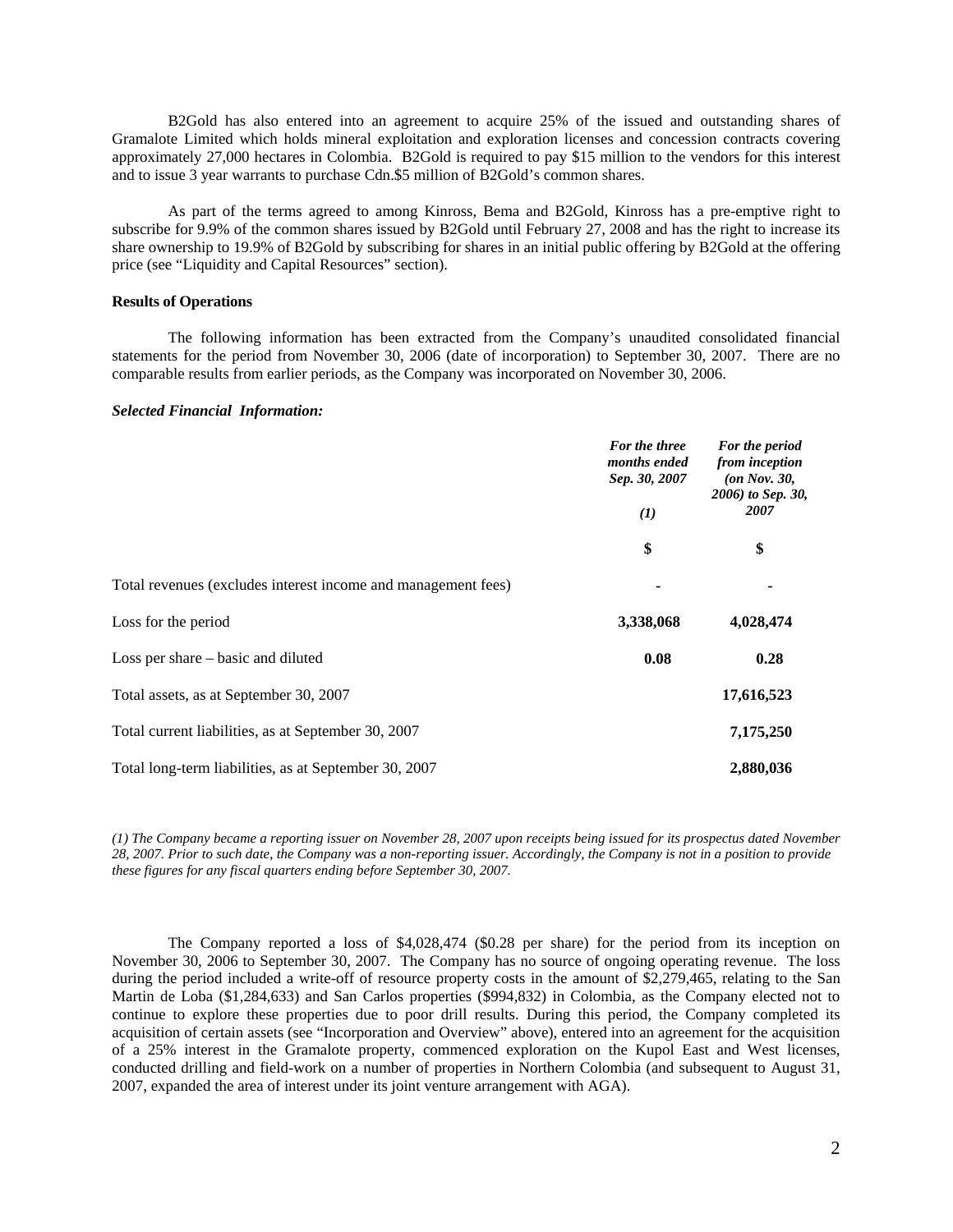The Company reported a loss of \$3,338,068 (\$0.08 per share) for the three months ended September 30, 2007, mainly attributable to a write-off of resource property costs in the amount of \$2,279,465.

### *Operating activities*

Operating activities, after non-cash working capital changes, required funding of approximately \$2.1 million for the period from November 30, 2006 (date of incorporation) to September 30, 2007 and \$1.1 million for the third quarter ended September 30, 2007, due primarily to general and administrative expenses. The Company essentially commenced operations in March 2007.

## *Financing activities*

On September 20, 2007, the Company completed a non-brokered private placement of 25 million common shares at a price of Cdn.\$0.40 per share for gross proceeds of Cdn.\$10 million (\$9,266,581). The private placement was completed with certain directors, officers and employees of the Company and other investors. Kinross was a participant in this private placement and acquired approximately 2.5 million shares.

On February 26, 2007, the Company completed a non-brokered private placement of 3,000,999 common shares at a price of Cdn.\$0.02 per share for gross proceeds of Cdn.\$60,020 (\$53,844). On July 25, 2007, the Company also completed a non-brokered private placement of 41,599,000 common shares at a price of Cdn.\$0.02 per share for gross proceeds of Cdn.\$831,980 (\$746,362). Share issue costs totalled \$4,952. Both private placements were completed with certain directors, officers and employees of the Company and other investors. In addition, on November 30, 2006 (upon incorporation), 1 common share was issued at Cdn.\$1.00 per share.

During the period from November 30, 2006 (date of incorporation) to September 30, 2007, the Company received advances of \$1.074,001 (Q3 2007 - \$1,047,914) from certain officers and shareholders of the Company.

### *Investing activities*

During the period from November 30, 2006 (date of incorporation) to September 30, 2007, the Company incurred resource property expenditures and acquisition costs in the amount of \$7,972,692 on a cash basis (Q3 2007 - \$6,084,269) as follows: \$3,233,115 (Q3 2007 - \$1,717,586) on Colombia properties (under its Colombia Joint Venture Arrangement), \$1,182,743 (Q3 2007 - \$809,849) on the East and West Kupol licenses (surrounding ground to the Kupol Mine) and \$3,556,834 (Q3 2007 - \$3,556,834) on the Gramalote property acquisition.

The Company is also responsible for making the following cash payments to the underlying ("original") property vendors with respect to the Miraflores, La Mina, and San Luis properties properties located in Colombia (these payments are at the Company's discretion and are based upon available financial resources and the exploration merits of the properties which are evaluated on a periodic basis):

• Miraflores: (i) 420,000,000 pesos (\$197,400\*) on October 25, 2007 (paid), (ii) 480,000,000 pesos (\$225,600\*) on April 25, 2008, (iii) 520,000,000 pesos (\$244,400\*) on October 25, 2008, (iv) 600,000,000 pesos (\$282,000\*) on April 25, 2009, (v) 820,000,000 pesos (\$385,400\*) on October 25, 2009 and (vi) 3,570,000,000 pesos (\$1,762,500\*) on April 25, 2010.

*\* converted to United States dollars based on the Colombian peso/ United States dollar exchange rate as at August 31, 2007.* 

- La Mina: (i) \$50,000 on November 20, 2007, (ii) \$50,000 on May 20, 2008 and (iii) \$1 million thirty days after a pre-feasibility study.
- San Luis: (i) \$75,000 on June 6, 2008, (ii) \$150,000 on June 6, 2009, (iii) \$200,000 on June 6, 2010, (iv) \$350,000 on June 6, 2011, (v) \$1,625,000 on June 6, 2013.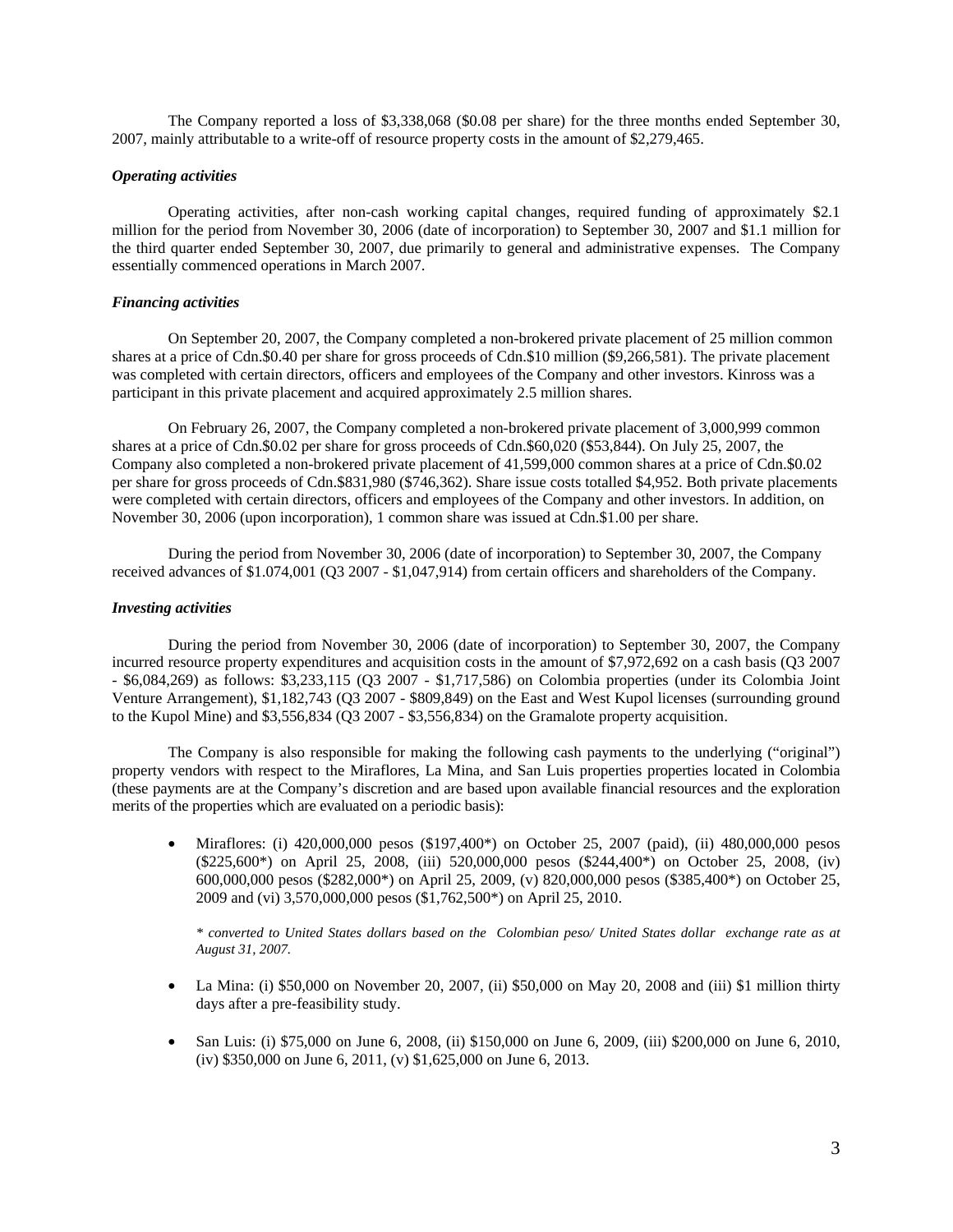## **Liquidity and Capital Resources**

At September 30, 2007, the Company had cash and cash equivalents of \$2,388,674 and had working capital of \$823,735. Subsequent to September 30, 2007, the Company had the following equity placements:

- On October 12, 2007, upon the exercise of options held by the trustees of the B2Gold Corp. Incentive Plan, an aggregate of 4,955,000 common shares were issued to the trustees of the B2Gold Corp. Incentive Plan for gross proceeds of Cdn.\$99,100.
- On October 24, 2007, the Company completed a brokered private placement of 15 million common shares at a price of Cdn.\$1.00 per share for gross proceeds of Cdn.\$15 million. Genuity Capital Markets, Canaccord Capital Corporation and GMP Securities L.P. acted as agents in connection with this private placement.
- On December 6, 2007, the Company completed its initial public offering. Pursuant to an agreement (the "Underwriting Agreement") dated November 28, 2007, between the Company and Genuity Capital Markets, Canaccord Capital Corporation, GMP Securities L.P., BMO Nesbitt Burns Inc., Orion Securities Inc. and Haywood Securities Inc. (collectively, the "Underwriters"), the Underwriters purchased, in the portions set out in the Underwriting Agreement, an aggregate of 40,000,000 Offered Shares at a purchase price of Cdn.\$2.50 per Offered Share, for gross proceeds of Cdn.\$100,000,000. The Company paid the Underwriters Cdn.\$0.15 per Offered Share purchased by the Underwriters, excluding 6,000,000 Offered Shares purchased by Kinross for which no commission was payable, for an aggregate commission of Cdn.\$5,100,000.

The Company has granted to the Underwriters an Over-Allotment Option, exercisable in whole or in part and from time to time for a period of 30 days following the Closing Date, to acquire up to an additional 15% of the number of Offered Shares sold pursuant to the Offering at the Offering Price. If the Over-Allotment Option is fully exercised for Offered Shares, assuming no further participation by Kinross, the total Underwriters' fee will be Cdn.\$6,000,000 and the total net proceeds to the Company will be Cdn.\$109,000,000 (before deducting expenses of the Offering).

# **Critical Accounting Estimates**

The Company's accounting policies are described in Note 2 to the accompanying unaudited consolidated financial statements. Management considers the following policies to be the most critical in understanding the judgments that are involved in the preparation of the Company's consolidated financial statements and the uncertainties that could impact its results of operations, financial condition and cash flows:

- Use of estimates;
- Resource properties;
- Future income taxes; and
- Financial instruments.

### *Use of estimates*

The preparation of these consolidated financial statements in conformity with generally accepted accounting principles in Canada requires management to make estimates and assumptions that affect the reported amounts of assets and liabilities and disclosures of contingent assets and liabilities at the date of the financial statements and the reported amounts of revenues and expenses during the reporting period. Actual results could differ from those estimates.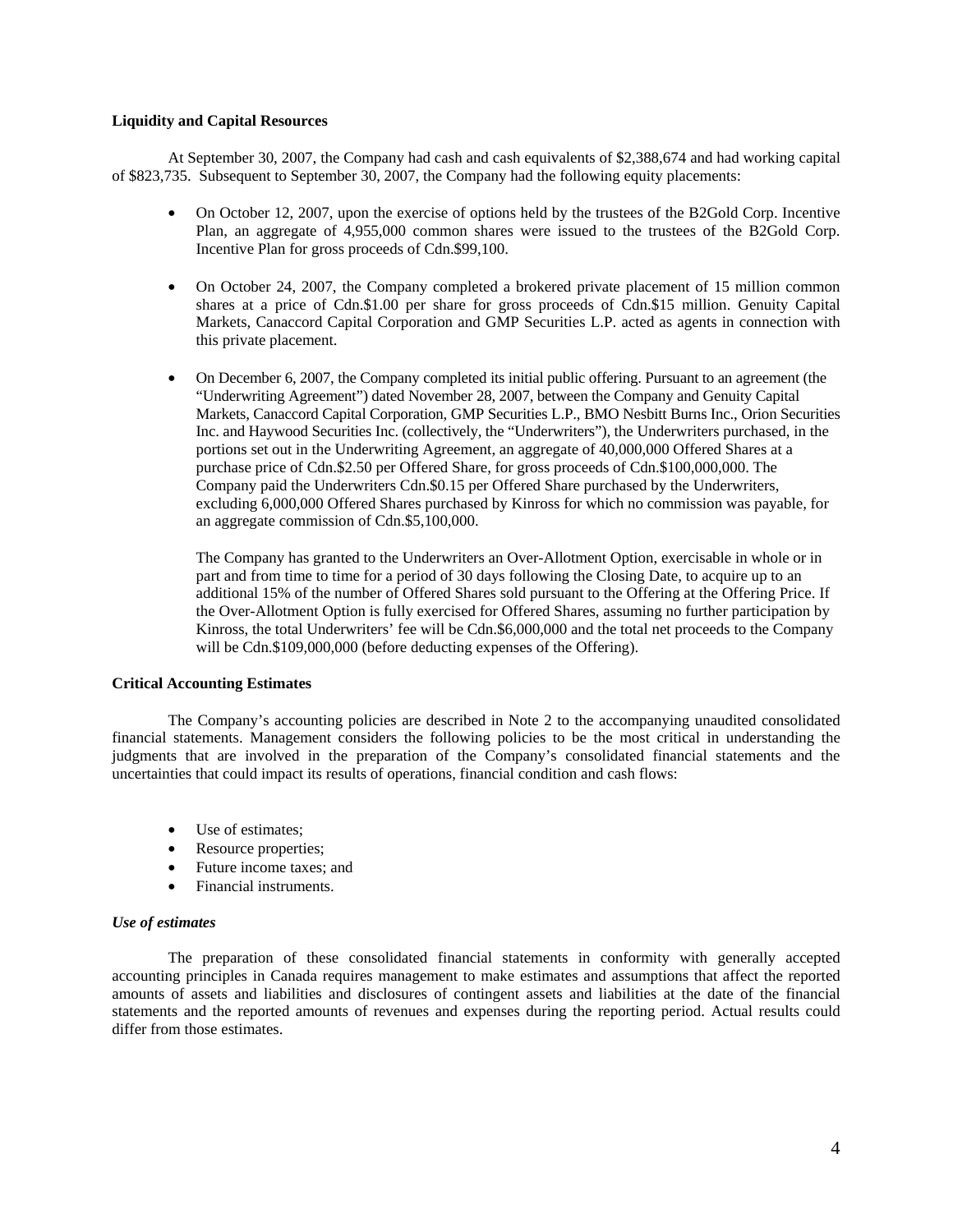#### *Resource properties*

Mineral acquisition, exploration and development costs are capitalized on an individual project basis until such time as the economics of an ore body are defined. If production commences, these costs would be amortized on a units of production basis over the estimated mineral reserves. Unrecoverable costs for projects determined not to be commercially feasible are expensed in the year in which the determination is made or when the carrying value of the project is determined to be impaired.

The Company reviews and evaluates the carrying value of resource property interests when events and circumstances suggest impairment. Where information is available and conditions suggest impairment, estimated future net cash flows are calculated using estimated future prices, proven and probable reserves, resources and operating and capital costs on an undiscounted basis. An impairment charge is recorded if the undiscounted future net cash flows are less than the carrying amount. Reductions in the carrying value, with a corresponding charge to operations, are recorded to the extent that the estimated future net cash flows on a discounted basis are less than the property interest carrying value.

Where estimates of future net cash flows are not available and where other conditions suggest impairment, management assesses whether the carrying value can be recovered. If an impairment is identified, the carrying value of the property interest is written down to its estimated fair value.

Although the Company has taken steps to verify title to mineral properties in which it has an interest, according to industry standards for the current stage of exploration of such properties, these procedures do not guarantee the Company's title. Such properties may be subject to prior undetected agreements or transfers and title may be affected by such defects.

#### *Future income taxes*

The Company uses the liability method of accounting for future income taxes. Under this method of tax allocation, future income tax assets and liabilities are recognized for temporary differences between the tax and accounting bases of assets and liabilities as well as for the benefit of losses available to be carried forward to future years for tax purposes. The amount of future income tax assets recognized is limited to the amount that is more likely than not to be realized.

#### *Financial instruments*

Effective November 30, 2006, the Company adopted the following three new accounting standards and related amendments to other standards on financial instruments issued by the Canadian Institute of Chartered Accountants.

• *Financial Instruments – Recognition and Measurement (Section 3855)* 

This standard sets out criteria for the recognition and measurement of financial instruments for fiscal years beginning on or after October 1, 2006. This standard requires all financial instruments within its scope, including derivatives, to be included on a company's balance sheet and measured either at fair value or, in certain circumstances, at cost or amortized cost. Changes in fair value are to be recognized in the statements of operations or other comprehensive income. All financial assets and liabilities are recognized when the entity becomes a party to the contract.

All financial instruments are classified into one of the following five categories: held for trading, heldto-maturity, loans and receivables, available-for-sale financial assets, or other financial liabilities. Initial and subsequent measurement and recognition of changes in the value of financial instruments depend on their initial classification:

- Held-to-maturity investments, loans and receivables, and other financial liabilities are initially measured at fair value and subsequently measured at amortized cost.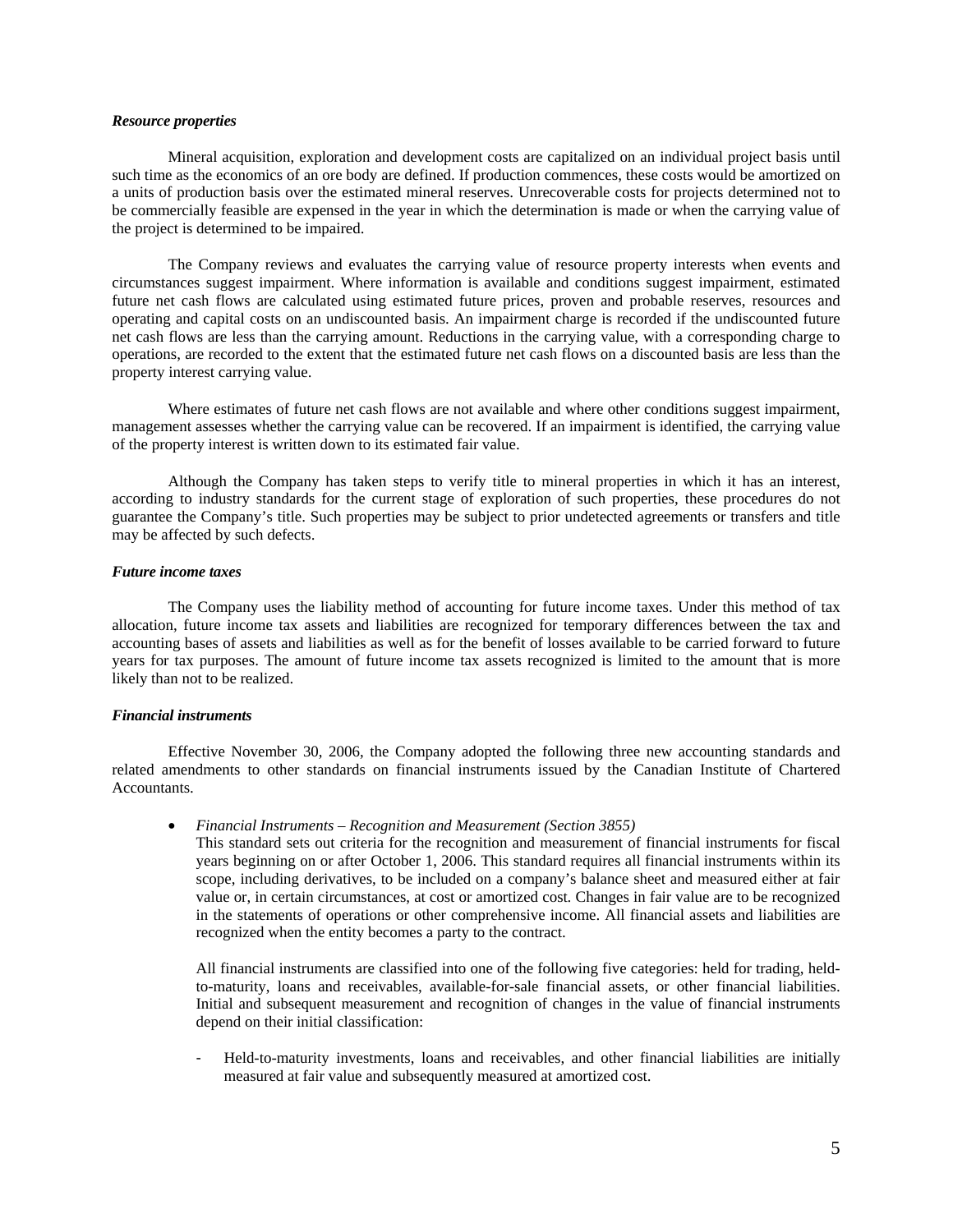- Available-for-sale financial assets are measured at fair value. Revaluation gains and losses are included in other comprehensive income until the asset is removed from the balance sheet.
- Held-for-trading financial instruments are measured at fair value. All gains and losses are included in net earnings/ loss in the period in which they arise.
- All derivative financial instruments are classified as held-for-trading financial instruments and are measured at fair value. All gains and losses are included in net earnings/ loss in the period in which they arise.

In accordance with this new standard, the Company has classified its financial instruments as follows:

- The note receivable from Puma is a "receivable", initially valued at fair value and subsequently measured at amortized cost.
- The Puma Option, is a derivative instrument (as the value of the option changes with the underlying market price of Puma common shares) and as such is classified as held-for-trading. Derivatives are recorded on the balance sheet at fair value with mark-to-market adjustments included in net income/ loss.
- The notes payable to 6674321 Canada Inc. have been designated as "an other financial liability", initially valued at fair value and subsequently measured at amortized cost.
- *Comprehensive Income (Section 1530)*

Comprehensive income is the change in shareholders' equity during a period from transactions and other events from non-owner sources. This standard requires certain gains and losses that would otherwise be recorded as part of net earnings to be presented in other "comprehensive income" until it is appropriate to recognize them in net earnings/ loss. This standard requires the presentation of comprehensive income, and its components in a separate financial statement that is displayed with the same prominence as the other financial statements.

• *Hedging (Section 3865)* 

This new standard specifies the circumstances under which hedge accounting is permissible and how hedge accounting may be performed. The Company currently does not have any hedges.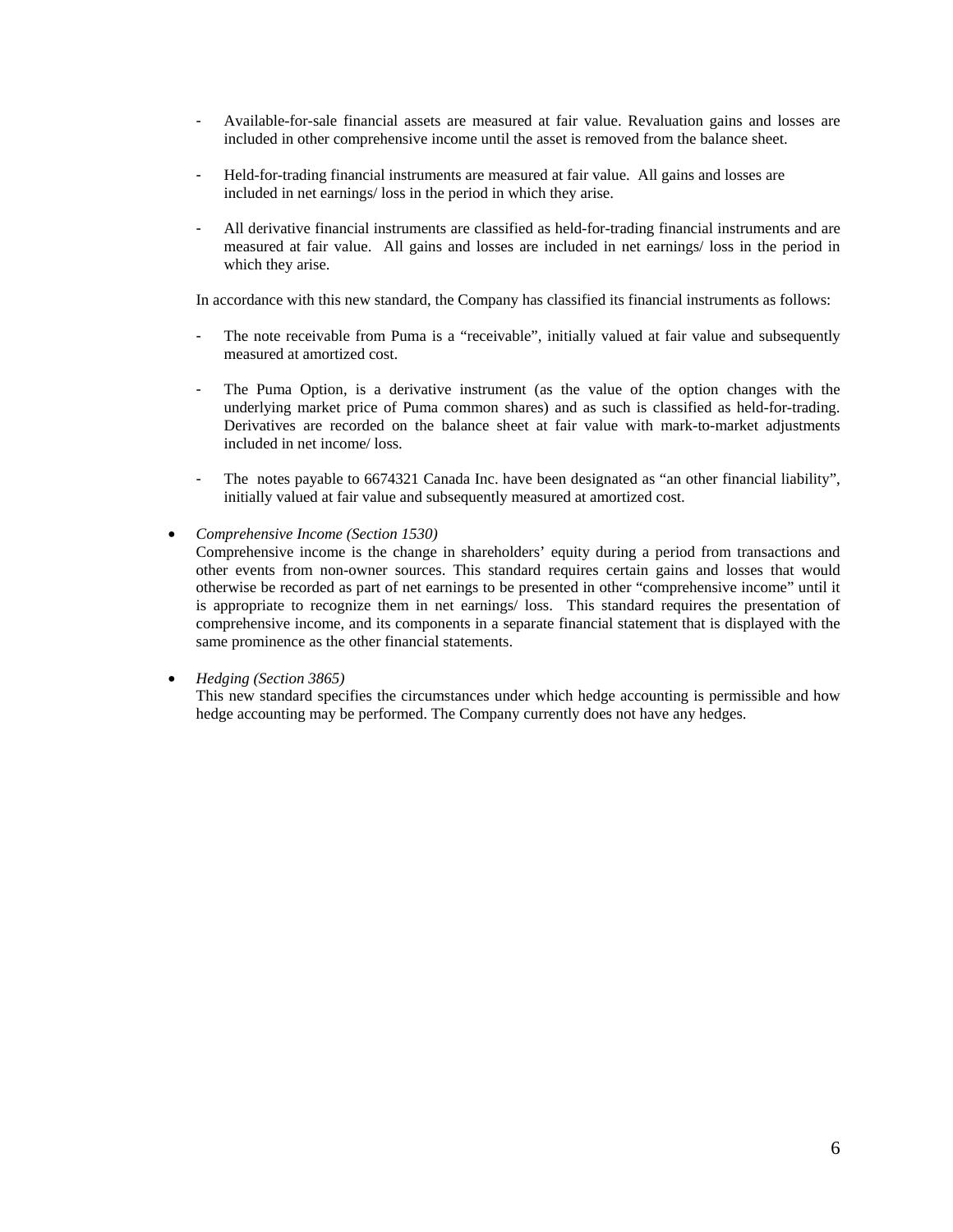### **Related Party Transactions**

As part of the Arrangement between Bema and Kinross and pursuant to the Purchase Agreement, the Company entered into the following agreements with Puma, a company related by way of common directors:

- Management Services Agreement pursuant to which the Company will provide office space, furnishings and equipment, communications facilities, secretarial and administrative services and personnel to Puma in consideration for a monthly fee of Cdn.\$5,000.
- Exploration management agreement, whereby Puma will reimburse the Company for services supplied in connection with Puma's exploration or development work programs.

During the current period, the Company also provided management, administrative and technical services, on a month-to-month basis, to Victoria Resource Corporation (up to July 2007) and Consolidated Westview Resource Corp. (up to November 2007), companies which were also previously managed by Bema.

The Company had the following transactions and balances with these associated companies (in addition to those transactions already discussed in the sections above):

|                                                                         | \$        |
|-------------------------------------------------------------------------|-----------|
| <b>Consolidated Statement of Operations</b><br>Management fees (Income) | (48, 426) |
| Expenses (reimbursed):                                                  |           |
| Office and general                                                      | (9,957)   |
| Salaries and benefits                                                   | (76, 699) |
| Rent                                                                    | (23,896)  |
|                                                                         | (158,978) |
| <b>Consolidated Balance Sheet</b>                                       |           |
| Accounts receivable                                                     | 55,059    |

At September 30, 2007, the Company owed \$1,074,001 in interest-free loans (unsecured with no fixed terms of repayment) to certain officers and shareholders of the Company.

#### **Off-Balance Sheet Arrangements**

The Company has not entered into any off-balance sheet arrangements such as guarantee contracts, contingent interests in assets transferred to unconsolidated entities or derivative financial obligations.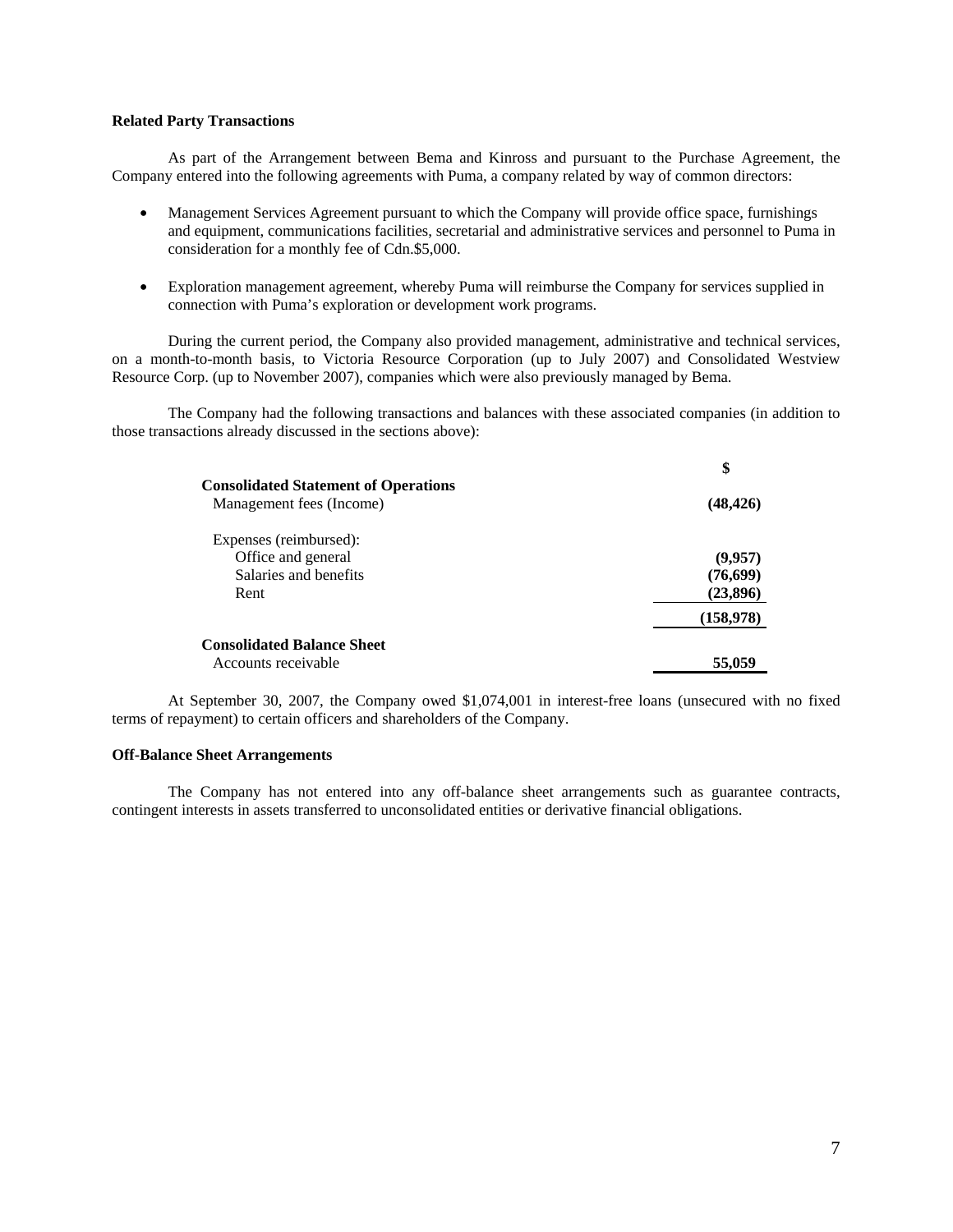### **Subsequent event**

On November 26, 2007, the Company entered into a non-binding memorandum of understanding ("nonbinding MOU") with AGA to terminate AGA's rights to acquire 20% of the voting securities of Andean Avasca Resources Inc. ("AARI") and to terminate the Company's obligations with respect to the listing of AARI's shares on a prescribed stock exchange. AARI indirectly has the right to earn a material interest in a number of properties in Colombia, including Quebradona and Miraflores, pursuant to the terms of a joint venture agreement with AGA. The non-binding MOU sets out an agreement-in-principle between the Company and AGA on several proposed transactions and agreements that would alter the existing relationships between the parties. The non-binding MOU contemplates the parties entering into definitive agreements to effect the following transactions:

- in consideration of the termination of AGA's rights in respect of AARI securities and in consideration of the transfer of other interests of AGA and its subsidiaries in certain mineral prospects in Colombia, the Company would agree to either pay \$66,000,000 to AGA or, at the Company's election, issue to AGA 19,900,000 common shares and 9,950,000 warrants to purchase common shares of the Company. The warrants would be exercisable for a three year term at a price equal to Cdn.\$3.33 per share.
- AGA would agree to transfer to the Company all of its rights and interests in the Miraflores property so that the Company will own a 100% interest in this property.
- AGA would agree to transfer a 2% interest in the Gramalote property to the Company and will assign all other rights, including its right to acquire an additional 24% interest, in the Gramalote property so that the Company will be entitled to a 51% share interest in Gramalote BVI and Kedahda BVI will own a 49% interest.
- Kedahda BVI would agree to complete its payments to Grupo Nus to earn the 51% interest.
- the Company would take over management of exploration of the Gramalote property and will be responsible for expenditures to complete a feasibility study of the project. AGA will also agree to transfer its interest in certain properties adjacent to the Gramalote property where mineralization is indicated to continue from the Gramalote property.
- the Company would agree to increase the extent of drilling required for it to earn in its interests in properties under the Colombia JVA from 3,000 metres to 5,000 metres.
- new joint venture agreements would be entered into between the Company and AGA in respect of the Gramalote property to replace the association contract and related agreements.
- AGA would be granted rights to qualify a resale of its securities by prospectus and a pre-emptive right to subscribe for securities issued by the Company on the same basis as such issues are made, other than issues made to acquire properties or under employee incentive plans, in order to maintain its percentage ownership of shares of the Company (in the event that AGA receives common shares of the Company pursuant to the non-binding MOU). This right will continue for the lesser of a period of three years or until AGA owns less than 10% of the outstanding shares of the Company.

If the Company proceeds with the transactions and agreements contemplated in the non-binding MOU with AGA, Kedahda BVI will not elect to increase its ownership to 75% and the Company will acquire a 51% interest in Gramalote BVI (consisting of the 25% interest currently held, the 24% Additional Interest, and the 2% interest to be acquired from Kedahda BVI).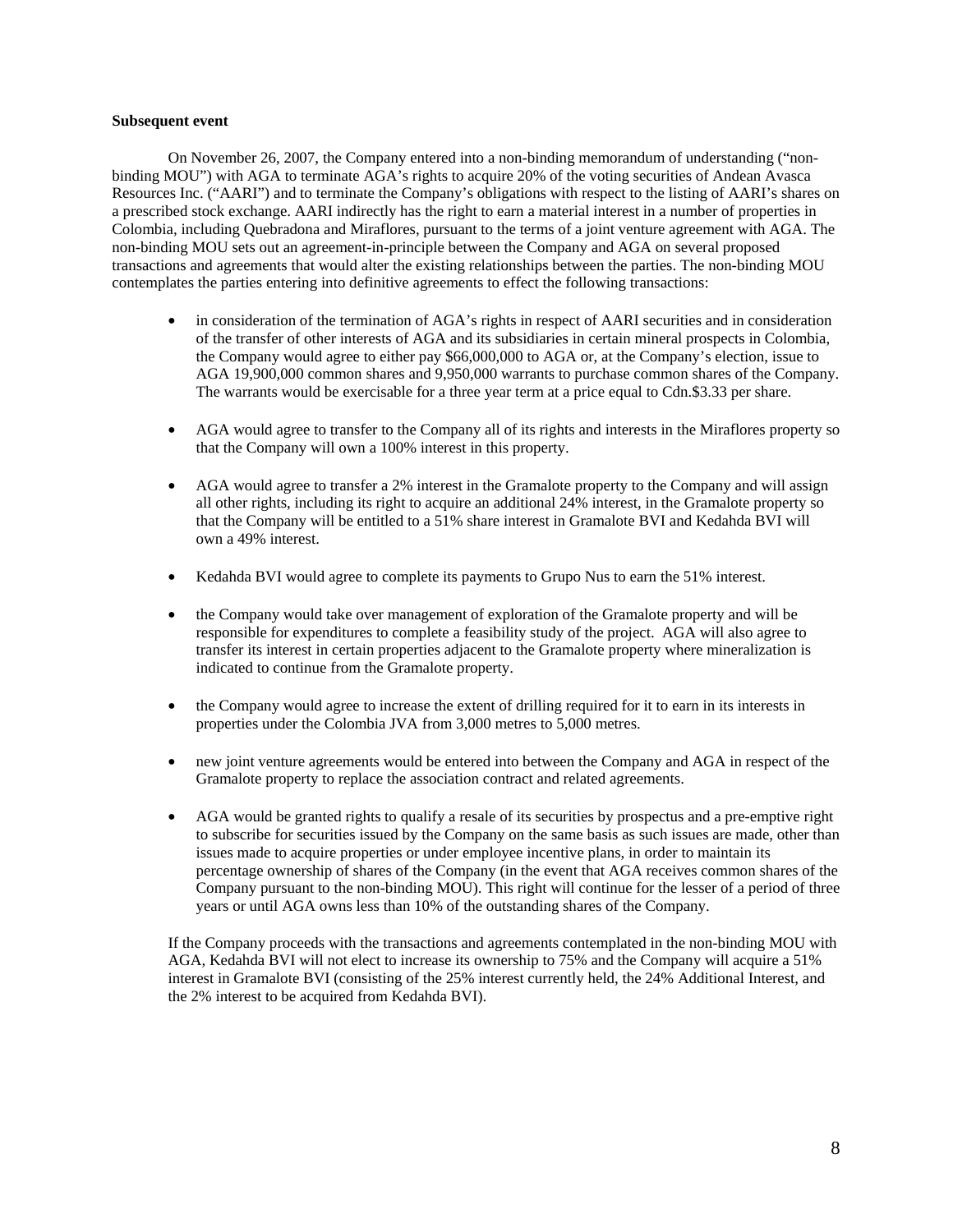## **Risk and Uncertainties**

#### *Exploration and Mining Risks*

The business of exploring for minerals and mining involves a high degree of risk. Only a small proportion of the properties that are explored are ultimately developed into producing mines. At present, none of the properties in which the Company has an interest have proven or probable reserves or measured, indicated or inferred resources and the proposed programs are an exploratory search for reserves and resources. The mining areas presently being assessed by the Company may not contain economically recoverable volumes of minerals or metals. Should economically recoverable volumes of minerals or metal be found, substantial expenditures are required to establish reserves through drilling, to develop metallurgical processes and to develop the mining and processing facilities and infrastructure at any site chosen for mining. Although substantial benefits may be derived from the discovery of a major mineralized deposit, no assurance can be given that minerals will be discovered in sufficient quantities or having sufficient grade to justify commercial operations or that funds required for development can be obtained on a timely basis.

The economics of developing gold and other mineral properties are affected by many factors including the cost of operations, variations of the grade of ore mined, fluctuations in the price of gold or other minerals produced, costs of processing equipment and such other factors as government regulations, including regulations relating to royalties, allowable production, importing and exporting of minerals and environmental protection. In addition, the grade of mineralization ultimately mined may differ from that indicated by drilling results and such differences could be material. Depending on the price of gold or other minerals produced, which have fluctuated widely in the past, the Company may determine that it is impractical to commence or continue commercial production.

#### *Foreign Countries and Laws and Regulations*

The Company has interests in properties that are located in developing countries, including Russia and Colombia, and the mineral exploration and mining activities of the Company may be affected in varying degrees by political instability and government regulations relating to foreign investment and the mining industry. Any changes in regulations or shifts in political conditions or attitudes are beyond the control of the Company and may adversely affect its business. Operations may be affected in varying degrees by government regulations with respect to restrictions on production, price controls, export controls, income taxes, expropriation of property, environmental legislation and mine safety.

### *Commodity Prices*

The profitability of the Company's operations, if established, will be dependent upon the market price of mineral commodities. Mineral prices fluctuate widely and are affected by numerous factors beyond the control of the Company. The level of interest rates, the rate of inflation, world supply of mineral commodities, consumption patterns, sales of gold by central banks, forward sales by producers, production, industrial and jewellery demand, speculative activities and stability of exchange rates can all cause significant fluctuations in prices. Such external economic factors are in turn influenced by changes in international investment patterns, monetary systems and political developments. The prices of mineral commodities have fluctuated widely in recent years. Current and future price declines could cause commercial production to be impracticable.

The Company's revenues and earnings also could be affected by the prices of other commodities such as fuel and other consumable items, although to a lesser extent than by the price of gold. The prices of these commodities are affected by numerous factors beyond the Company's control.